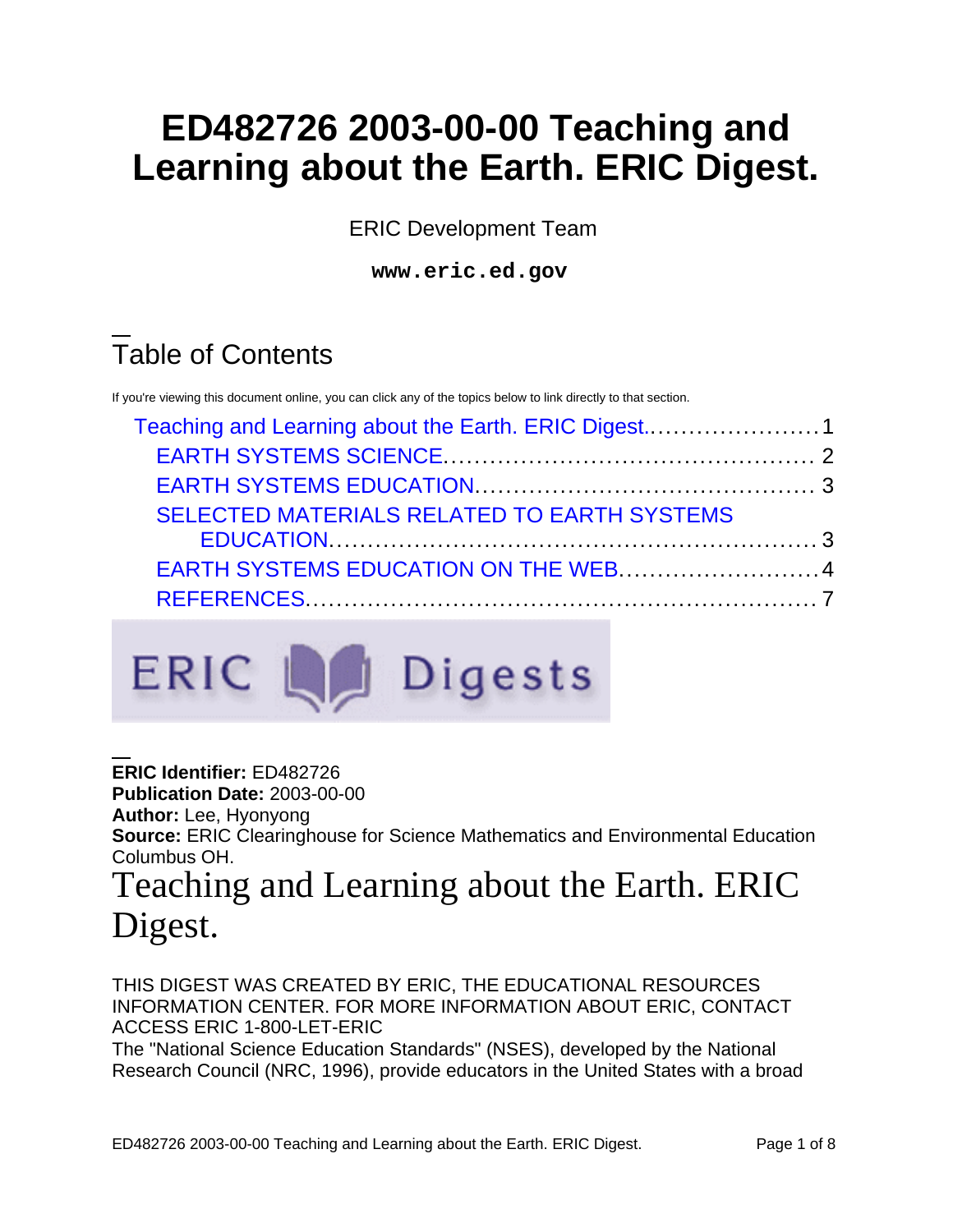framework for developing science programs. Within that framework, the Earth and Space Science guidelines frequently refer to 'the earth system' as well as individual components within the system, such as plate tectonics, the water cycle, and the carbon cycle. For example, the Standards refer to the "structure of the earth system", "energy in the earth system", and the "origin and evolution of the earth system". According to the Standards, "the idea of systems provides a framework in which students can investigate the four major interacting components of the earth system-geosphere (crust, mantle, and core), hydrosphere (water), atmosphere (air), and the biosphere (the realm of all living things)" (NRC, 1996, pp. 158-159). In short, the "Standards" promote study of the Earth as a totality, as something more than a collection of parts to be studied in isolation.

The concept of "earth system" appears in other science education reform documents as well. The "Benchmarks for Science Literacy" (American Association for the Advancement of Science, 1993) also emphasized systems as one of the themes common to all the sciences. According to Mayer (1995, p.385), the Benchmarks can be "an important tool for earth systems educators as they locate more specific information for the construction of curricular models for their particular school districts. Also, Biological Science Curriculum Study (2000) indicated that "Earth systems" is used as a major theme of integrated science in many states. For instance, in the Utah science core curriculum, integrated science at grade nine focuses on the theme of "Earth systems" and the Ogden City School District integrates the Earth, physical, space, and life sciences around the theme with this being one of the primary goals: "Students will develop an understanding of interactions and interdependence within and between Earth systems and changes in Earth systems over time" (pp. 105-106).

## <span id="page-1-0"></span>EARTH SYSTEMS SCIENCE

During the last several decades there have been many advances in our understanding of planet Earth, its processes, and interactions among subsystems. Through our economic and technological activity, people as a part of the Earth system have also contributed to significant global changes in the system. These developments led the Earth System Sciences Committee (ESSC) to identify three reasons for adopting an Earth Systems Science (ESS) approach to science teaching: Science for practical benefits, global change, and the Earth as a planet (ESSC, 1988). So, what is Earth Systems Science? "ESS takes the main components of planet Earth-the atmosphere, oceans, freshwater, rocks, soils, and biosphere-and seeks to understand major patterns and processes in their dynamics. To do this we need to study not only the processes that go on within each component, but also interactions between these components. It is the need to study and understand these between-component interactions that defines ESS as a discipline in its own right" (Lawton, 2001, p. 1965).

Johnson, Ruzek, and Kalb (1997) stated that, "the Earth systems science concept fosters synthesis and the development of a holistic model in which disciplinary process and action lead to synergistic interdisciplinary relevance" (p. 688). The concept of the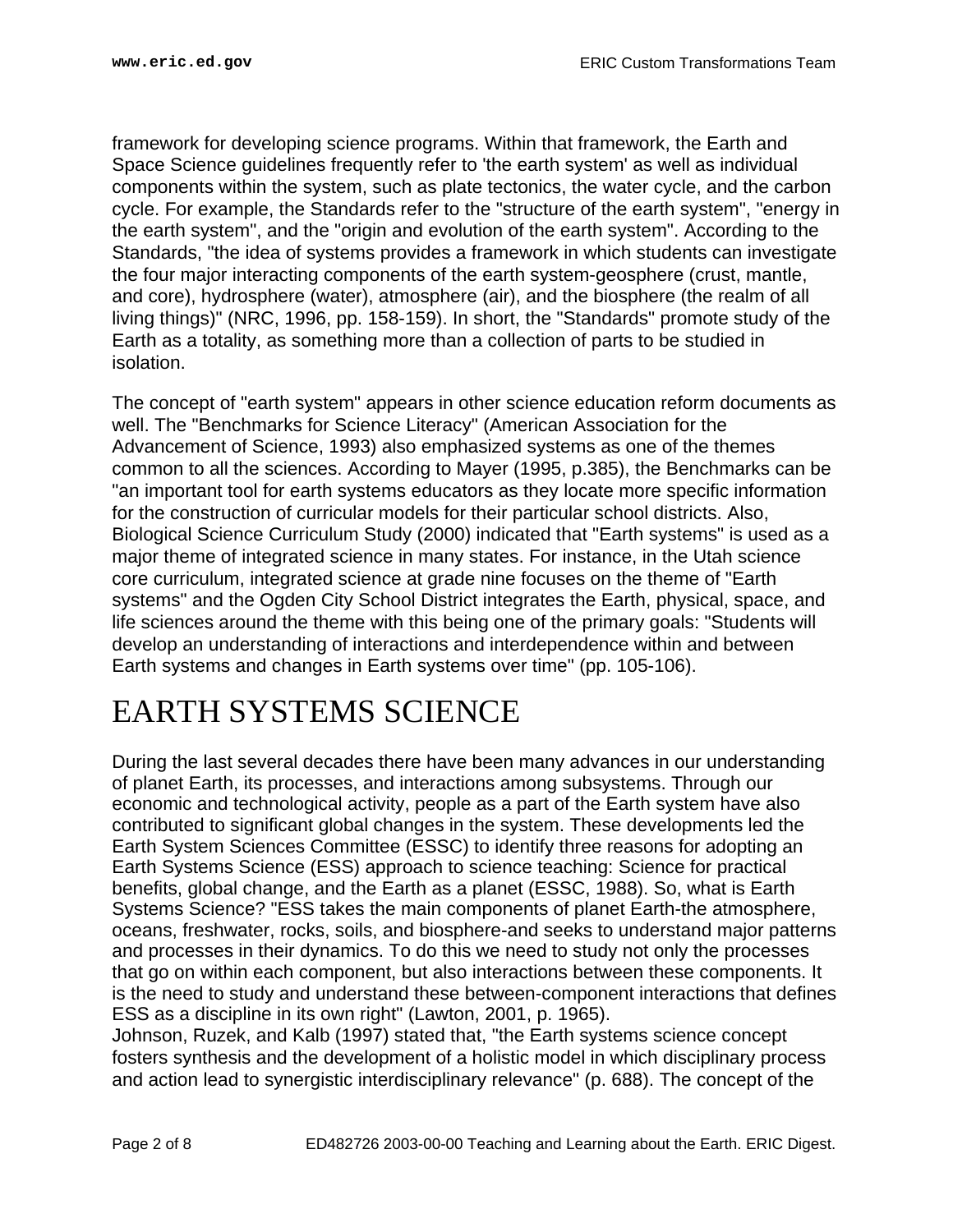Earth as a system has led to the development of an integrated science program, Earth Systems Education.

## <span id="page-2-0"></span>EARTH SYSTEMS EDUCATION

Earth Systems Education (ESE) has been described as a major effort to restructure school science education in the United States since the early 1990s (Mayer, Armstrong, Barrow, Brown, Crowder, Fortner, Graham, Hoyt, Humphris, Jax, Shay, & Shropshire, 1992). ESE is a grassroots movement supported by scientists, science educators, and strong theoretical bases. ESE can be defined as a wide-scale science education program which studies the planet Earth as a system of many interacting subsystems and focuses on the changes and evolution within and between subsystems of water (hydrosphere), land (lithosphere), air (atmosphere), ice (cryosphere), and life (biosphere). One of the important features of ESE for science curriculum restructuring is an emphasis on the use of Earth and Earth's subsystems as the context for the content to be covered (Mayer, 1993).

Fortner (1999) indicated that the relevant ESE components are derived from the traditional sciences: ESE primarily focuses on biology and Earth science, then adds physical sciences (Physics and Chemistry) as they relate to the Earth systems. In addition to those sciences, ESE includes some ideas and content from environmental education. Environmental issues and interrelationships provide excellent examples of systems interaction, and demonstrate the need to treat earth components as pieces of an integrated whole. Issue consideration is also justification for learning science as part of the real world that surrounds and affects students (Fortner, 1991, 1995). Attention to topics such as environmental stewardship and Earth appreciation distinguishes ESE from major previous science curricula.

## <span id="page-2-1"></span>SELECTED MATERIALS RELATED TO EARTH SYSTEMS EDUCATION

\* Activities for the Changing Earth System (ACES)

This book includes 20 activities for middle and high school students, using an integrated earth systems approach to teach concepts in Earth, Biological and Environmental Sciences (Mayer, Fortner, & Murphy, 1993).

\* Great Lakes Instructional Materials for the Changing Earth System (GLIMCES)

This book of activities provides a packet of scientific scenarios of how global warming could affect the Great Lakes region, a review of climate models, and methods of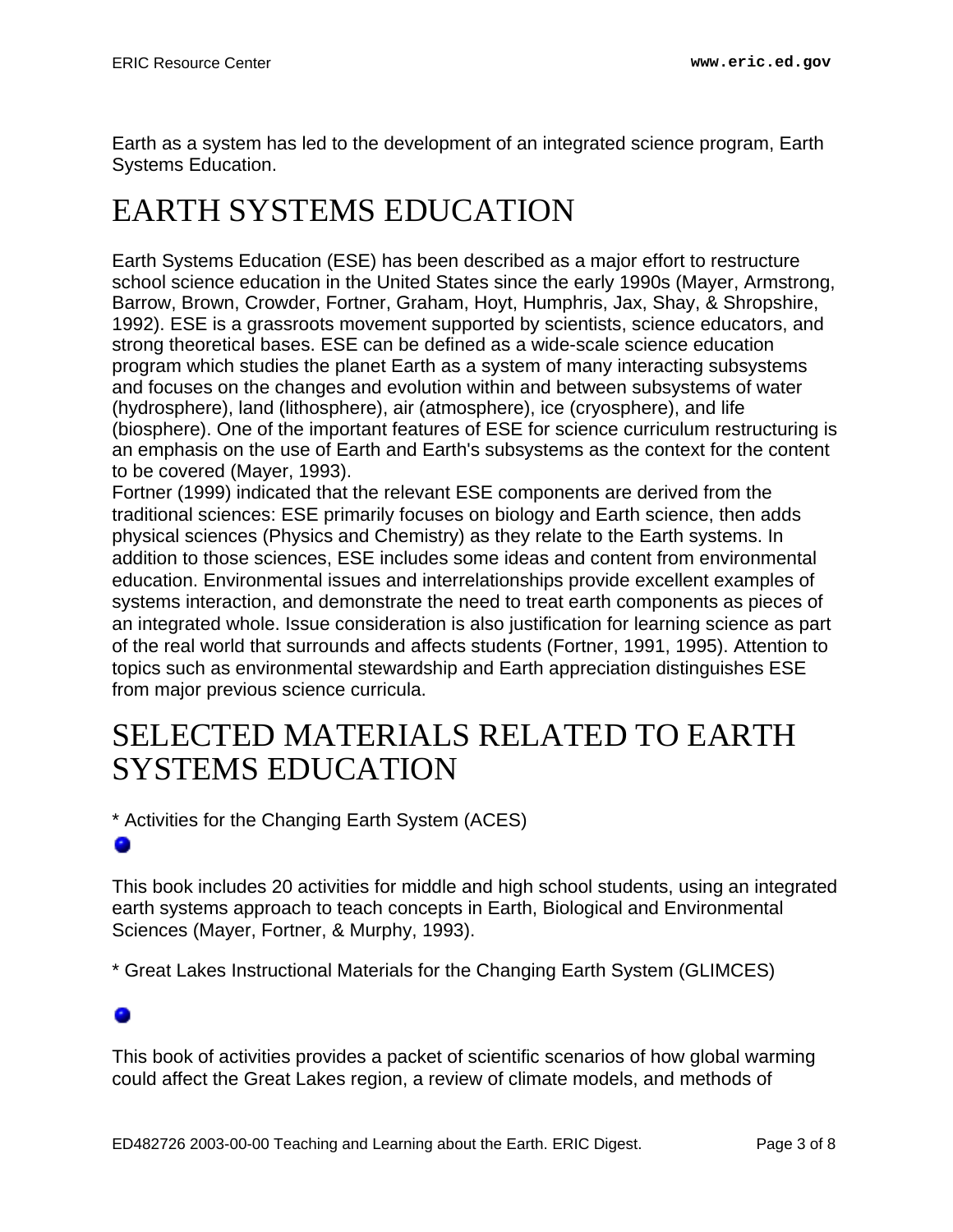teaching about those changes in secondary science and social studies classes (Fortner, Miller, & Sheaffer, 1995).

\* A Set of Earth Systems Education Activities for Great Lakes Schools (ES-EAGLS):

1. Land & Water Interactions in the Great Lakes

2. Great Lakes Climate & Water Movement,

3. Great Lakes Shipping

4. Life in the Great Lakes

5. Great Lakes Environmental Issues

## 0

These books are designed to take a concept or idea from the existing school curriculum and develop it in a Great Lakes context, using teaching approaches and materials appropriate for students in middle and high school. The activities are characterized by subject matter compatibility with existing curriculum topics, including basic principles of lake effect, climate/water relationships, storm surges, and their relationship to the Great Lakes region.

\* Science is a Study of Earth: A Resource Guide for Earth Systems Education

Provides a background in Earth Systems Education. The sections focus on a variety of themes that including: background articles, current national climate of science education, implementation strategies, assessment, sources of materials, and sample activities (Mayer & Fortner, 1995).

## <span id="page-3-0"></span>EARTH SYSTEMS EDUCATION ON THE WEB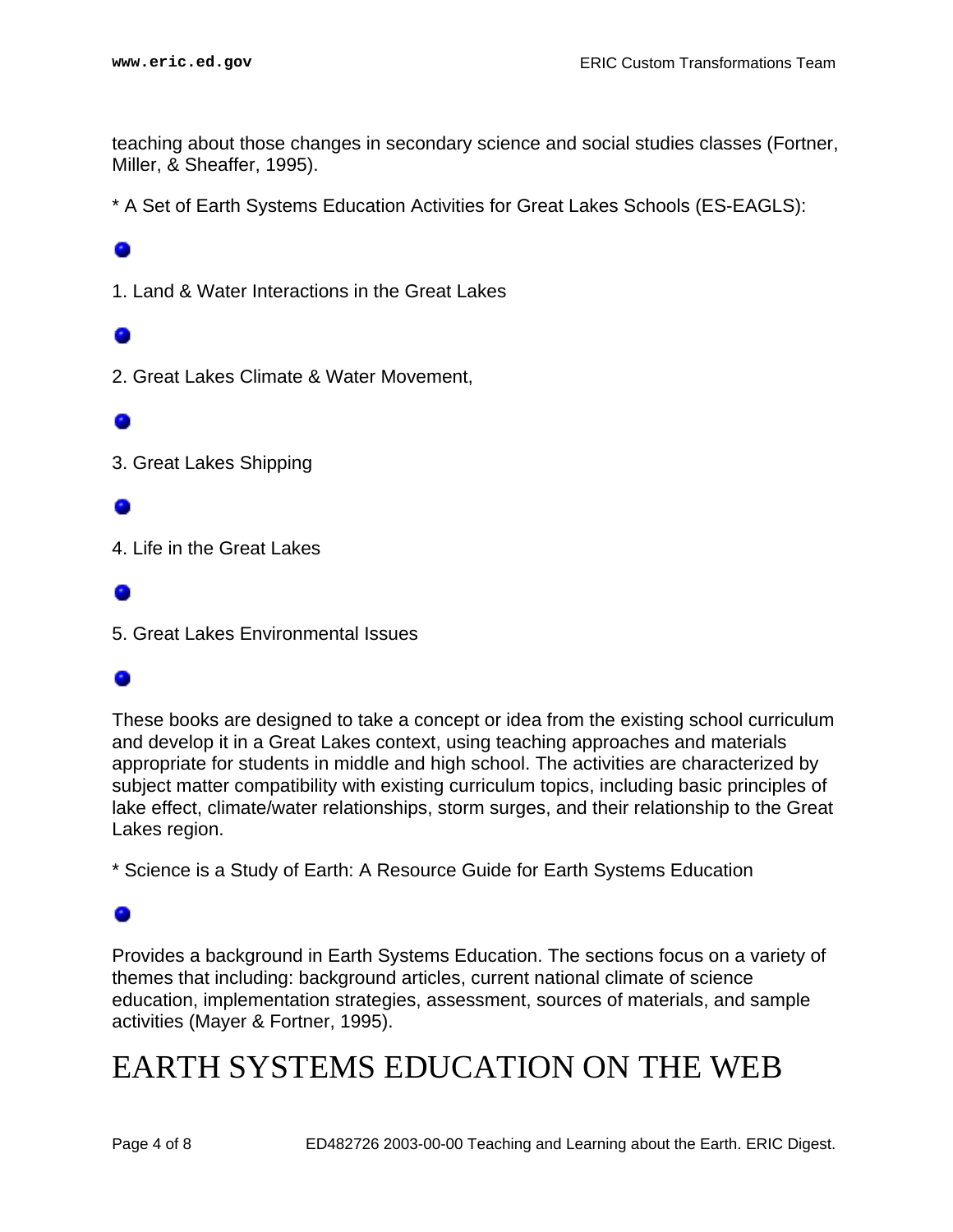## \* EarthComm

http://www.agiweb.org/earthcomm/ An Earth Science curriculum developed by the American Geological Institute (AGI) and supported by the National Science Foundation and donors of the American Geological Institute Foundation. EarthComm focuses attention on the national deficiency in high school Earth Science education (grades 9-12) and on development of a complete high-school Earth Science curriculum. The EarthComm vision is the teaching, learning, and practice of Earth science by all students in all U.S. high schools. This website contains resources for teachers, students and parents as well as information on the development of the curricula.

\* Earth Systems Education (ESE)

## o

http://earthsys.ag.ohio-state.edu/

The official website of Earth Systems Education Program at The Oho State University.

\* TeachEarth.Com

http://teachearth.com/

This site provides resources and programs for teaching and learning about Earth system science

\* Digital Library for Earth System Education (DLESE)

http://www.dlese.org/

Constructed cooperatively by the Earth System education community with the assistance of interested groups in information technology and library science. This site serves as an information system for the collection, enhancement, and distribution of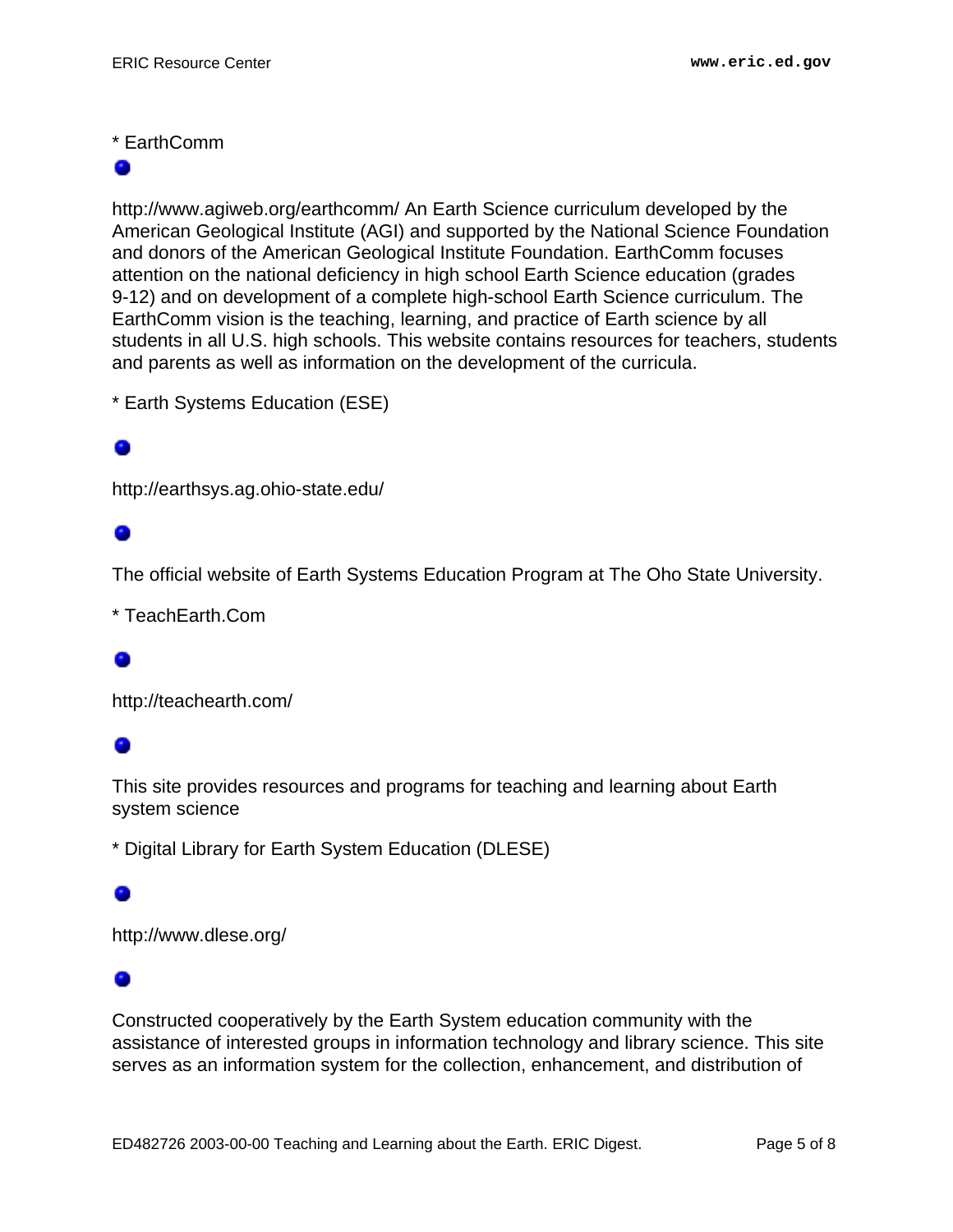materials that facilitate learning about the Earth system at all educational levels.

\* Earth System Science Education Alliance (ESSEA)

http://www.cet.edu/essea/

## ۰

State-of-the-art, online courses to promote understanding of Earth Systems Science, to encourage communication and cooperation among teachers, and to facilitate the use of exceptional classroom materials.

\* Earth System Science Online (ESSO)

http://www.usra.edu/esse/essonline/

## ۰

Useful information about Earth System Science education and research resources at the undergraduate level, including primary research findings and data that related to the Earth as a system.

\* Galileo Education

## ۰

http://www.jpl.nasa.gov/galileo/education.html

## ۰

Materials aimed at K-12 teachers and students for NASA's mission to study Jupiter and its moons.

\* Destination: Earth

## Ω

http://www.earth.nasa.gov/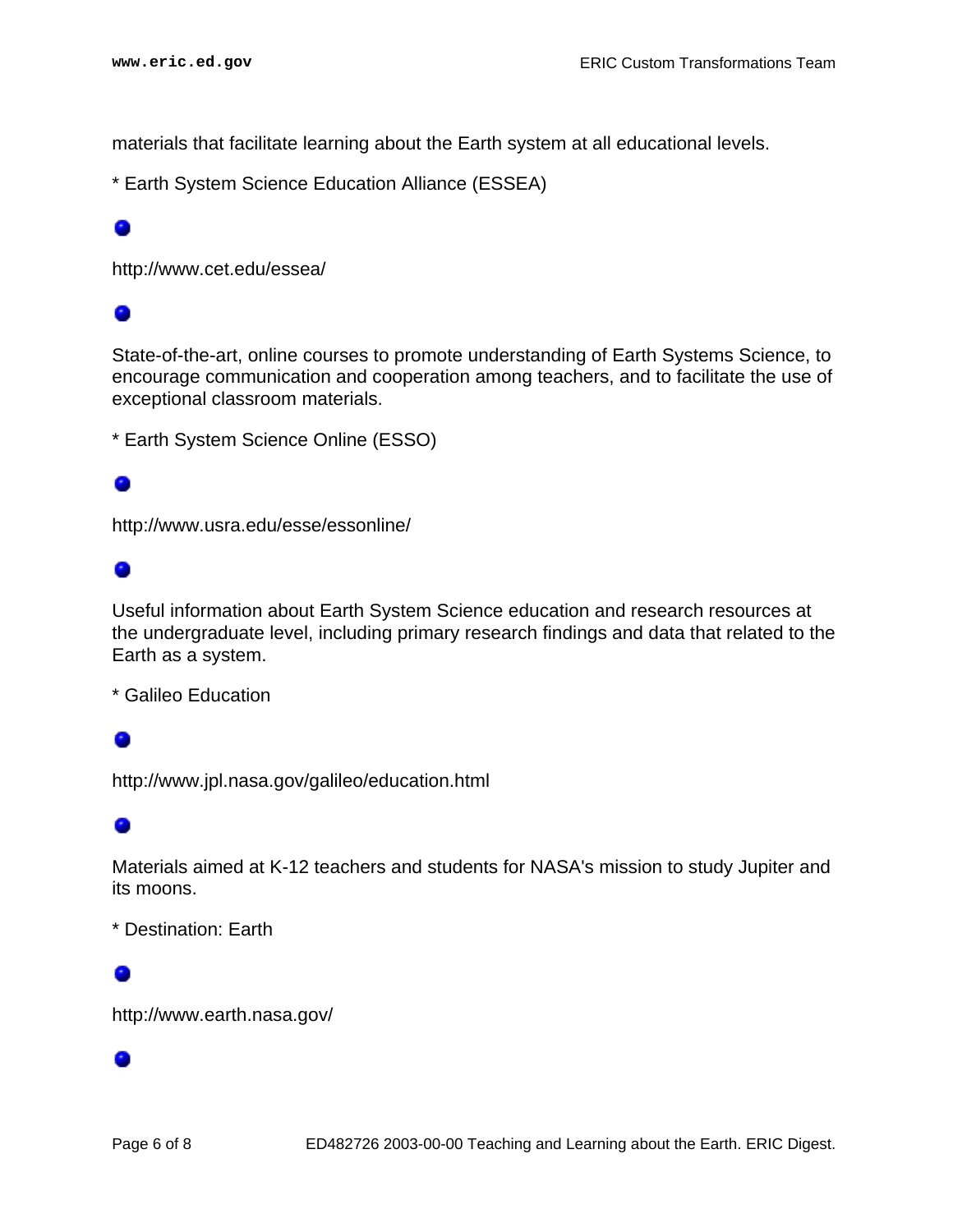An official website for NASA's Earth Science Enterprise.

## <span id="page-6-0"></span>REFERENCES

American Association for the Advancement of Science. (1993). "Benchmarks for science literacy." New York: Oxford University Press. Biological Science Curriculum Study. (2000). "Making sense of integrated science: A guide for high schools." Colorado Springs, CO: Author.

Earth System Sciences Committee. (1988). "Earth system science: A closer view." Washington, DC: National Aeronautics and Space Administration.

Fortner, R. W. (1991). Back to the Earth for science education. "Science Activities," 28  $(1), 6 - 7.$ 

Fortner, R.W. (1995). Earth system changes: Using environmental data for science teaching. "International Journal of Geographical and Environmental Education," 4 (1), 107-115.

Fortner, R. W. (1999). Earth systems education: An introduction to the interdisciplinary science, examples of implementation, and implications [Course presentation]. Columbus, OH: Author.

Fortner, R. W., Miller, H., & Sheaffer, A. (1995). "Great Lakes instructional materials for the changing earth system." Columbus, OH: The Ohio State University.

Johnson, D. R., Ruzek, M., & Kalb, M. (1997). "What is Earth system science?" Paper presented at the 1997 International Geoscience and Remote Sensing Symposium, Singapore.

Lawton, J. (2001). Editorial: Earth system science. "Science," 292, 1965.

Mayer, V. J. (1993). "Earth systems education" (ERIC Digest EDO-SE-93-2). Columbus, OH: ERIC Clearinghouse for Science, Mathematics, and Environmental Education. [Available online at: http://www.ericse.org/digests/dse93-2.html]

Mayer, V. J. (1995). Using the Earth system for integrating the science curriculum. "Science Education," 79 (4), 375-391.

Mayer, V. J., Armstrong, R. E., Barrow, L. H., Brown, S. M., Crowder, J. N., Fortner, R. W., Graham, M., Hoyt, W. H., Humphris, S. E., Jax, D. W., Shay, E. L., & Shropshire, K. L. (1992). The role of planet Earth in the new science curriculum. "Journal of Geological Education, 40," 66-72.

Mayer, V. J., & Fortner, R. W. (Eds.). (1995). "Science is a study of Earth: A resource